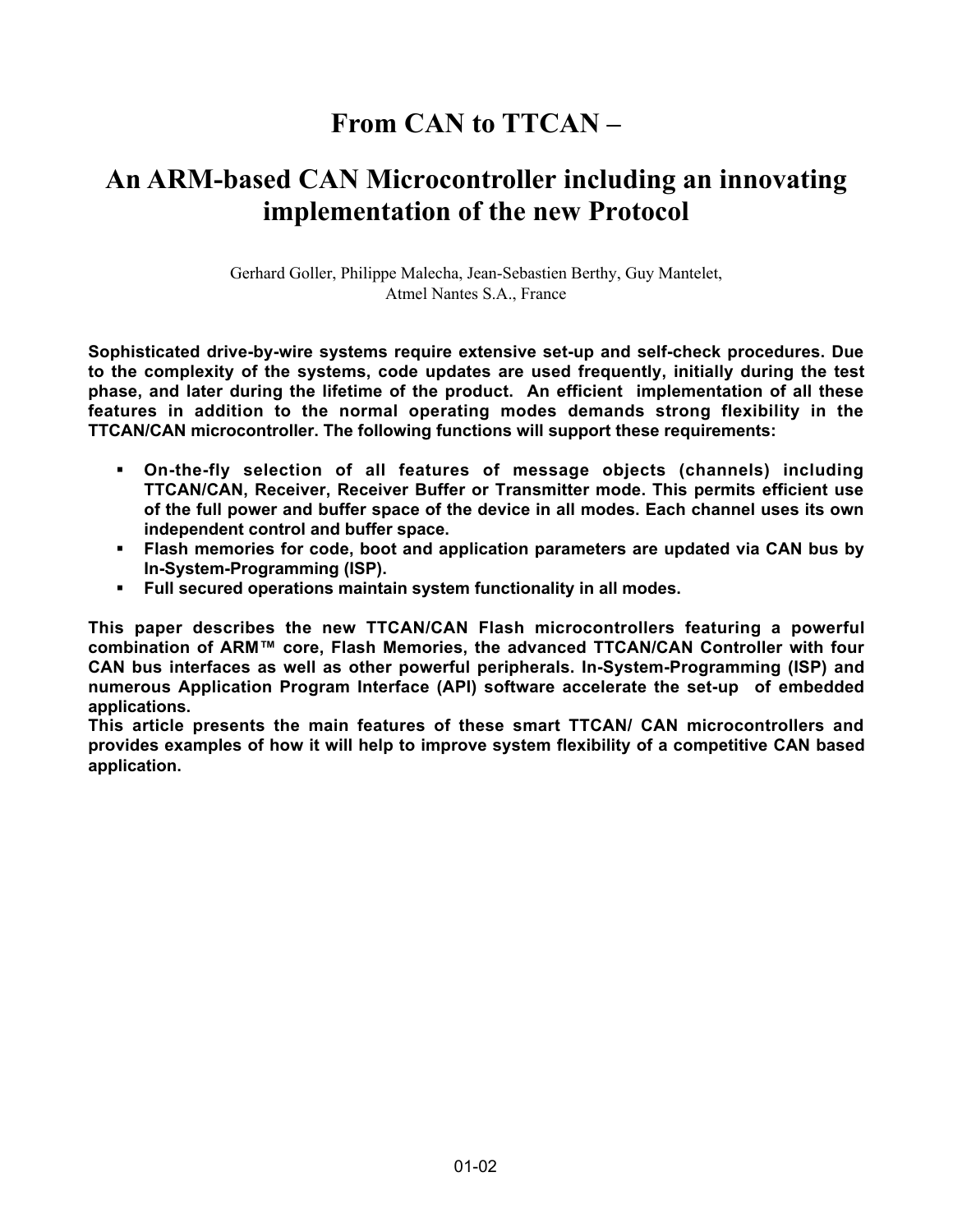# **1 . Introduction**

In order to comply with upcoming security relevant architectures, (e.g. x-by-wire techniques with time-triggered busses) high computing power in conjunction with on-chip intelligent bus interfaces are required. Further, different existing bus systems in an automotive application need gateways which allow easy inter-bus communication without disturbing the host.

For compatibility and software re-use reasons the ARM7-based architecture and identical peripherals were used for both approaches. Small differentiations were made in the memory sizes, TTCAN/CAN controller structure, peripherals, and pin count.

**2 . Architecture Overview**

The described Network µControllers are the new ARM7-based members of the Atmel CANary™ CAN microcontroller family. Like all members of the CANary™ family special attention was taken to the EMC behavior and simple and safe In-System-Programming via CAN bus. Both features were achieved through the application of a PLL stage in the clock generation and with the use of Flash memories for User (128/256kB), EEPROM (2kB), independent Boot Memory (4kB) and Control Bits. The PLL in combination with a twin oscillator of 8MHz and 32kHz permits low Power consumption for operating and stand-by modes. See Figure 1.

The applied ARM7TDMI core allows a 16-bit Thumb instruction mode for high code density and a smart system approach.



**Figure 1:** Network Gateway Microcontroller Block Diagram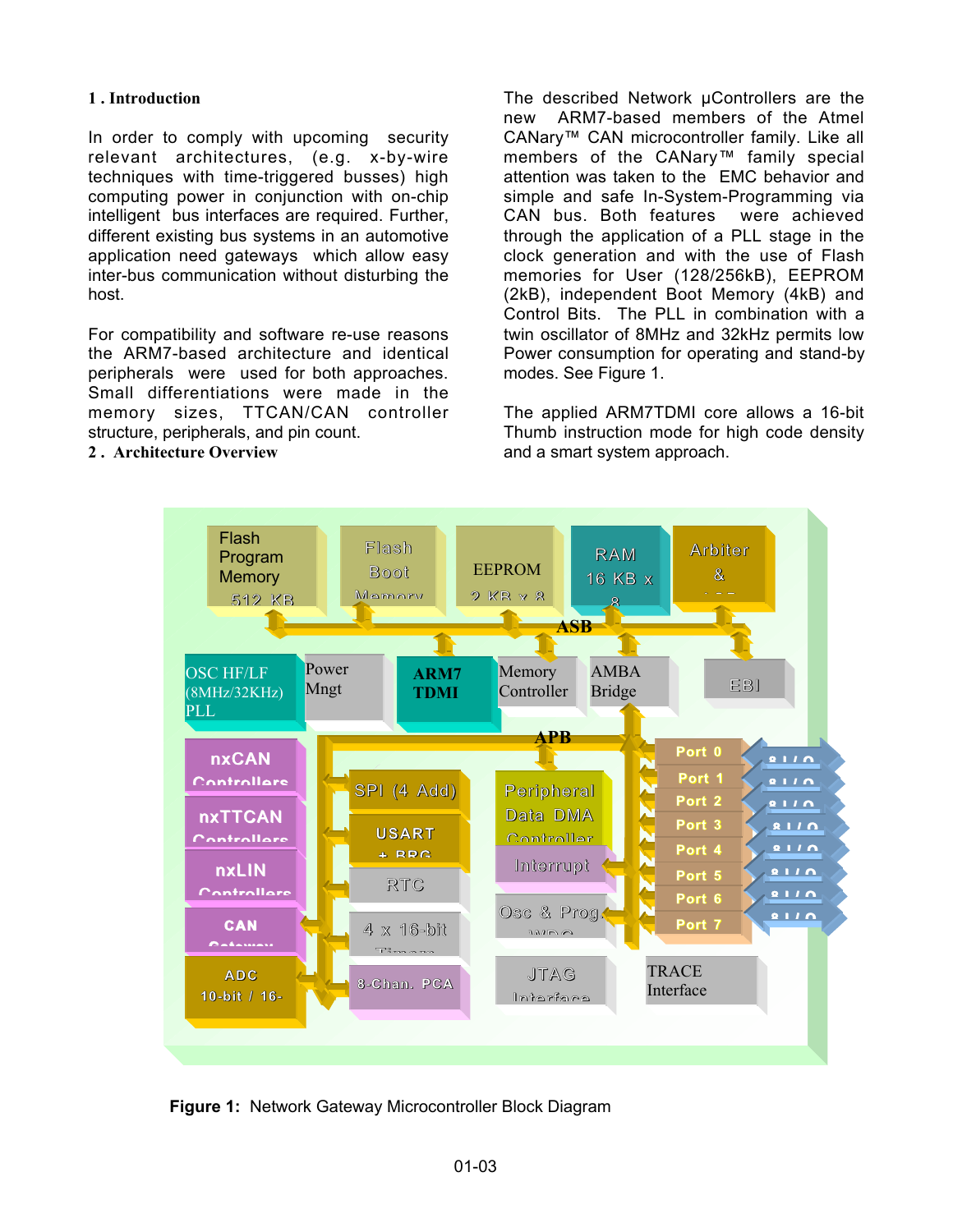# **2 . 1 Peripherals**

While ARM core, Flash memories, RAM (4KB/16KB) and the External Bus Interface (EBI) are connected to the ARM AMBA High Speed Bus (ASB) the following peripherals are connected to the AMBA Peripheral Bus (APB). See Table 1:

- ß 8/10-Channel Programmable Counter Array (PCA), programmable as
	- o PWM with edge synch.,
	- o Counter/Timer
- **Three 16-bit Timers**
- ß 10-bit ADC
- **UART with BRG**
- Watchdog with on-chip oscillator
- SPI, Master/Slave
- **EXECUTE:** Interrupt Controller, 4 external / 1 NMI
- **6/8 I/O Ports with wake-up function**
- **JTAG Interface**
- **Trace Interface**
- ß Three 16-bit Timers
- ß Network Gateway Controller
	- o CAN interfaces 2.0A/2.0B
	- o TTCAN interfaces
	- o LIN Interface
	- o Gateway message handler

The applied ARM7TDMI core allows a 16-bit Thumb instruction mode for high code density and a smart system approach.

**2 . 2 Flash Memory Concept**

To avoid any software crash during the period in which a CAN µController is changing its own application program via CAN, some precautions have to be taken.

Taking into account the strong security requirements inherent to CAN applications, the CANary™ family offers the functions that correspond to such requirements:

- Separation of User Flash Memory and Boot Flash Memory.
- Boot Flash Memory alterable only in parallel mode by programmer.
- Boot Control bits in Flash technology.
- Default Boot Loader part of the product.

## **3 . In-System-Programming (ISP)**

In applications based on a CAN bus this link is ideal for ISP in order to provide a suitable and cost efficient solution.

The Flash Memory Concept is supported by dedicated software which allows easy and safe In-System-Programming:

- ß PC-based ISP pilot FLIP (Flexible-In-System-Programmer) easily adaptable to existing CAN Networks.
- **Atmel CAN Boot loader for User Flash and** EEPROM update located in the separate Boot Flash Memory

To avoid unauthorized ISP access to the User Flash Memory and the EEPROM, a three-level security mechanism protects customer data. ISP security is further increased by the fact that the Boot Flash Memory is alterable only in parallel mode by the device programmer due to



**Figure 2 :** Flash Memory Concept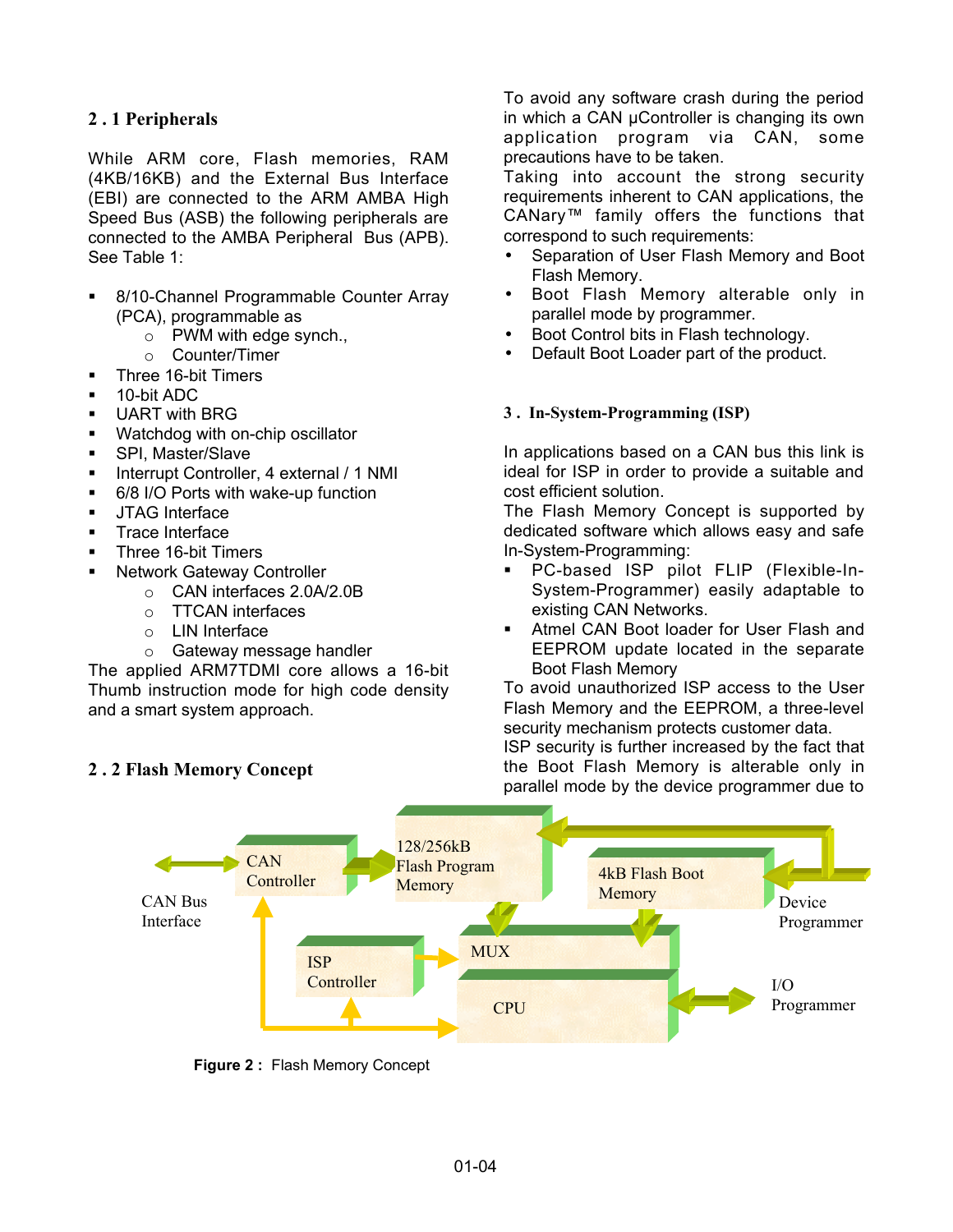

**Figure 3 :** Embedded In-System-Programming (ISP) via CAN Bus

its physical separation from the User Flash Memory and the EEPROM.

ISP programming errors will not affect the Boot Memory, this allows a restart of the procedure under all conditions. See Figure 2.

# **3 . 1 ISP pilot FLIP**

Supporting all usual PC operating systems, FLIP is used for ISP operations on standard systems:

- CAN
- RS232
- USB
- $12C$

To interface with the CAN bus a wide number of CAN parallel port interfaces are supported:

- IXXAT, CANdy
- VECTOR, CANpari
- PEAK, PCAN
- Atmel software interface using the RS232, available on the web.
- USB / CAN interface from SYSTEC.

The FLIP protocol stack presents a set of only seven standard CAN frames to manage the ISP mechanism used in conjunction with the on-chip boot loader. In order to avoid collisions in existing CAN Networks by using FLIP, the FLIP CAN frame identifiers can be easily placed in a free space by programming the CAN Re-locatable Identifier Segment (CRIS) located in the Network microcontroller. The seven identifiers used will start with the number written in CRIS.

#### **3 . 2 ISP Handling**

Factory-new PCBs must first pass a point-topoint initialization In order to determine the:

- Node Number Bit (NNB), the ISP house number of the application
- CAN Re-locatable Identifier Segment (CRIS), the CAN frame identifier off-set value
- Bit Timing Configuration (BTC), also determined by FLIP auto baud mechanism
- Boot Loader Jump Bit (BLJB), indicating whether the Program or the Boot Flash Memory will start communication with FLIP.

FLIP supports the following embedded boot process by its numerous editor functions. By addressing one CAN node in the network via the NNB the Boot Flash Memory is accessed and takes command of the node. In conjunction with FLIP the requested data up-date in the User Flash Memory and the EEPROM is affected. Due to architectural precautions a destruction of the boot loader is not possible. See Figure 3.

#### **3 . 3 ISP Data Protection**

In addition to the three LSB of the Hardware Security Byte already used to protect unauthorized parallel access of the memories, special attention was taken to also protect the serial access to the user memory via ISP. Three Software Security Bytes (SSB) manage three levels of security:

- Level 0: NO\_SECURITY From this default level access to level 1 & 2 is possible.
- Level 1: WRITE\_SECURITY On this level no write operations are possible to the User Flash memory or the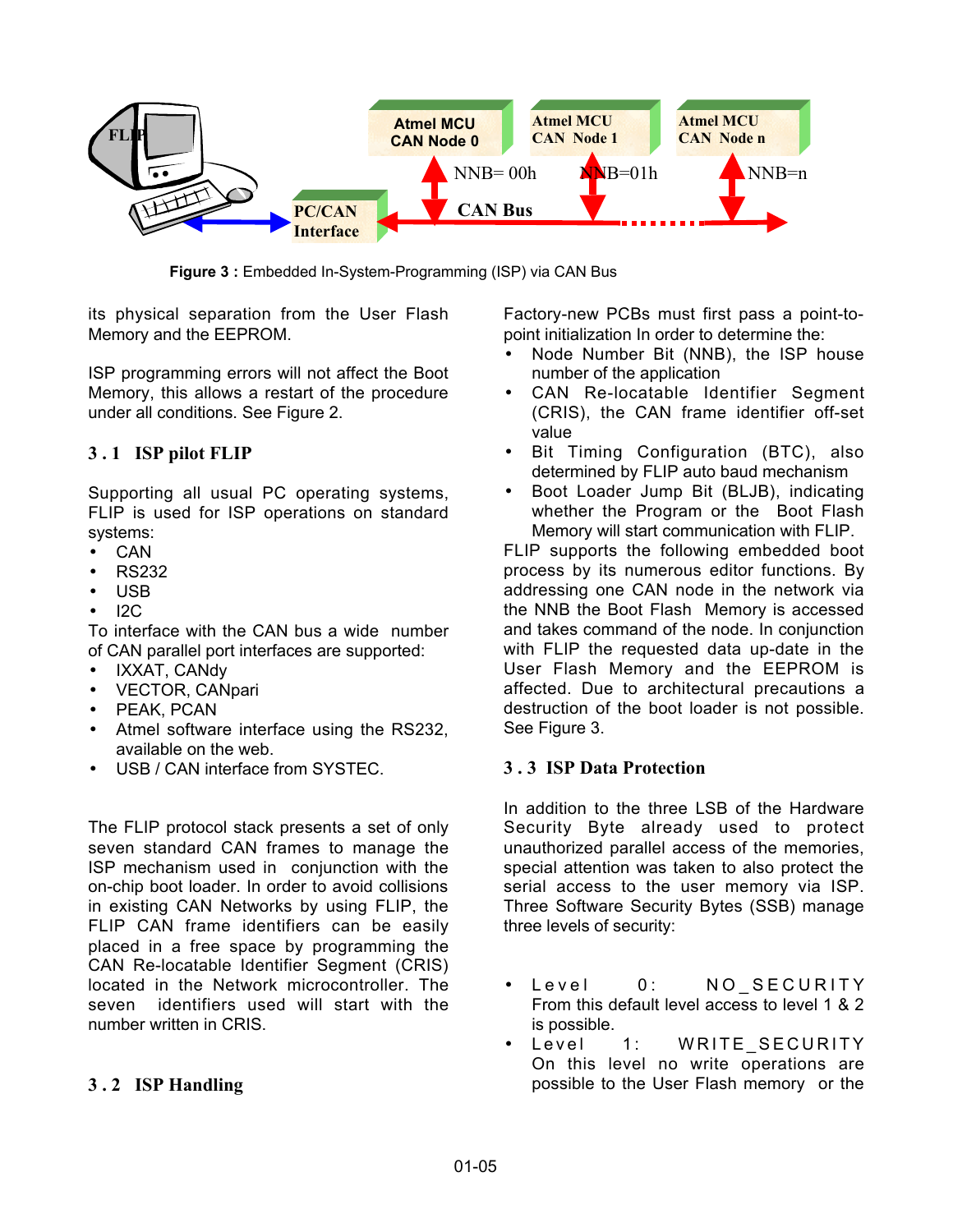EEPROM. From level 1 only access to level 2 is possible.

Level 2: RD WR SECURITY Write and read operations are impossible. Only a full chip erase in parallel mode by a Programmer or by the FLIP command ERASE can reset the SSB.

#### **4 . CAN Controller**

Combining all functions of a serial network gateway, the CAN controller manages the inter-bus communications of the different bus interfaces through its message handler without disturbing the host. Only messages arriving from one of the connected busses concerning the node itself will generate an interrupt and be transferred to the RAM of the host via the Peripheral Data DMA Controller. The different bus interfaces handled are from type CAN, TTCAN or LIN. A bi-directional FIFO will buffer the data received and data to be transmitted for synchronization reasons.

Each interface has his own state machine and

will have the following characteristics:

- Programmable Baud Rate Generator.
- Data buffer to manage the different speed and occupation of the busses.
- Masking and Filtering on Identifiers and Data for arbitrated messages.
- Parameter determination on-the-fly.
- Interrupt generation at message reception.
- Readable error counters.
- Error capture with IT
- Self test modes
- See Figure 4.

## **4 . 1 . CAN Controller**

The special functions of the CAN interface are:

- 2.0A/2.0B communication
- 1 Mbit/s Bit Rates
- Receiver for multi-frame message support
- 16-Message Objects with own Identifier mask and 8 bit Data mask
- Listen only mode
- Direct reply on Remote frame
- **TTCAN Support** 
	- o Single shot transmission
	- o Time stamp register
- Wake-up by CAN bus



**Figure 4 :**Network Gateway Microcontroller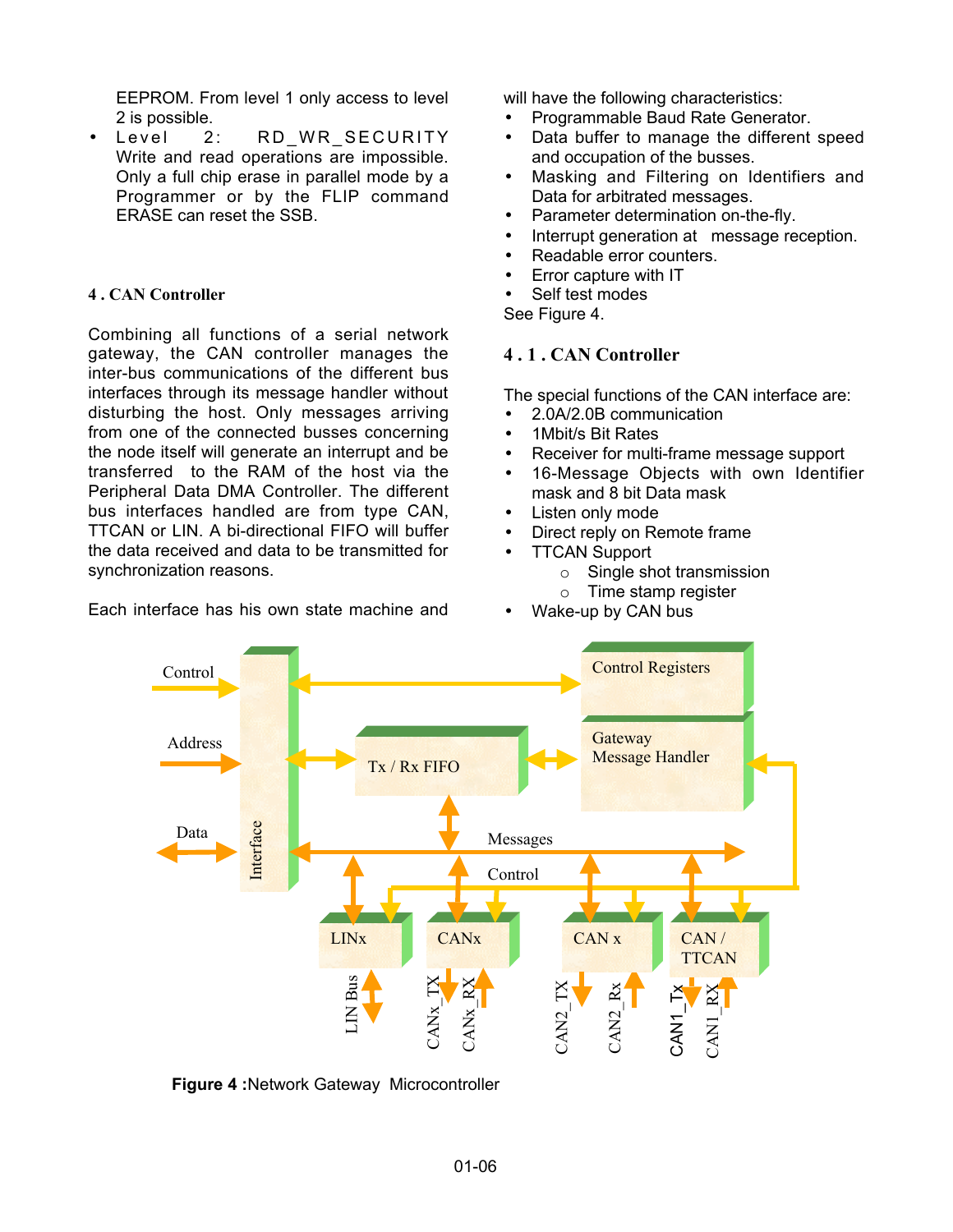# **4 . 2 . TTCAN Controller**

The special functions of the TTCAN interface are:

- 2.0A/2.0B communication
- 1Mbit/s Bit Rates
- 32 Message Objects with own Identifier and 8 bit Data mask
- Message filtering
- TTCAN Protocol level 1 and Level 2 in hardware
- Standard CAN time triggered functions
- Self-test modes
- **5 . Power Management**

The different requests on high computing power, low EMC as well as low Power-Down Consumption are answered by the application of two software controlled oscillators of 8MHz and 32kHz. The 8MHz works in conjunction with a PLL in order to achieve the 40MHz of internal clock in operating mode.

Low power consumption mode is achieved by operating with the 32kHz oscillator in cases where very low computing power is required. The 32kHz oscillator further permits the easy application of a Real Time Clock (RTC).

The different interrupts, wake-up feature on I/O lines and most peripherals such as CAN controller help to bring the device out of the low consumption modes.

|                                              | Flash<br>Program<br>Memory | EEPROM | Flash<br>Boot<br>Memory | <b>RAM</b> | PCA/<br>Timers             | 10bit<br>ADC | <b>SPI</b> | <b>UART</b><br>with<br><b>BRD</b> | CAN/TTCAN<br>Controller<br>UNIT                                            | LIN |
|----------------------------------------------|----------------------------|--------|-------------------------|------------|----------------------------|--------------|------------|-----------------------------------|----------------------------------------------------------------------------|-----|
| <b>Network</b><br><b>Microcontroller</b>     | 128kB                      | 2kB    | 4kB                     | 4kB        | 8-Ch.<br>PWM, 3<br>Timers  | yes          | yes        | yes                               | 1TTCAN 32<br>Message<br><b>Objects</b>                                     | yes |
| <b>Network</b><br>Gateway<br>Microcontroller | 256kB                      | 2kB    | 4kB                     | 16kB       | 10-Ch.<br>PWM, 3<br>Timers | yes          | yes        | yes                               | 3 CAN 16 M.<br>Objects, 1<br>TTCAN 32 M.<br>Objects,<br>Gateway<br>handler | yes |

#### **6 . Conclusion**

CAN based control techniques have, during the last several years, penetrated industrial and automotive applications with an enormous growth.

Higher Layer Protocols (HLP) specially designed for security relevant

applications use the standard CAN protocol. The presented ARM TTCAN microcontrollers offer a smart solution for such security sensitive applications including:

- Production automatisation,
- Lift control.
- Automotive,
- Robotic,
- Medical,
- Agriculture.

In order to respond to physical size and high volume requests the devices will be packaged in TQFP44/64/80 packages.